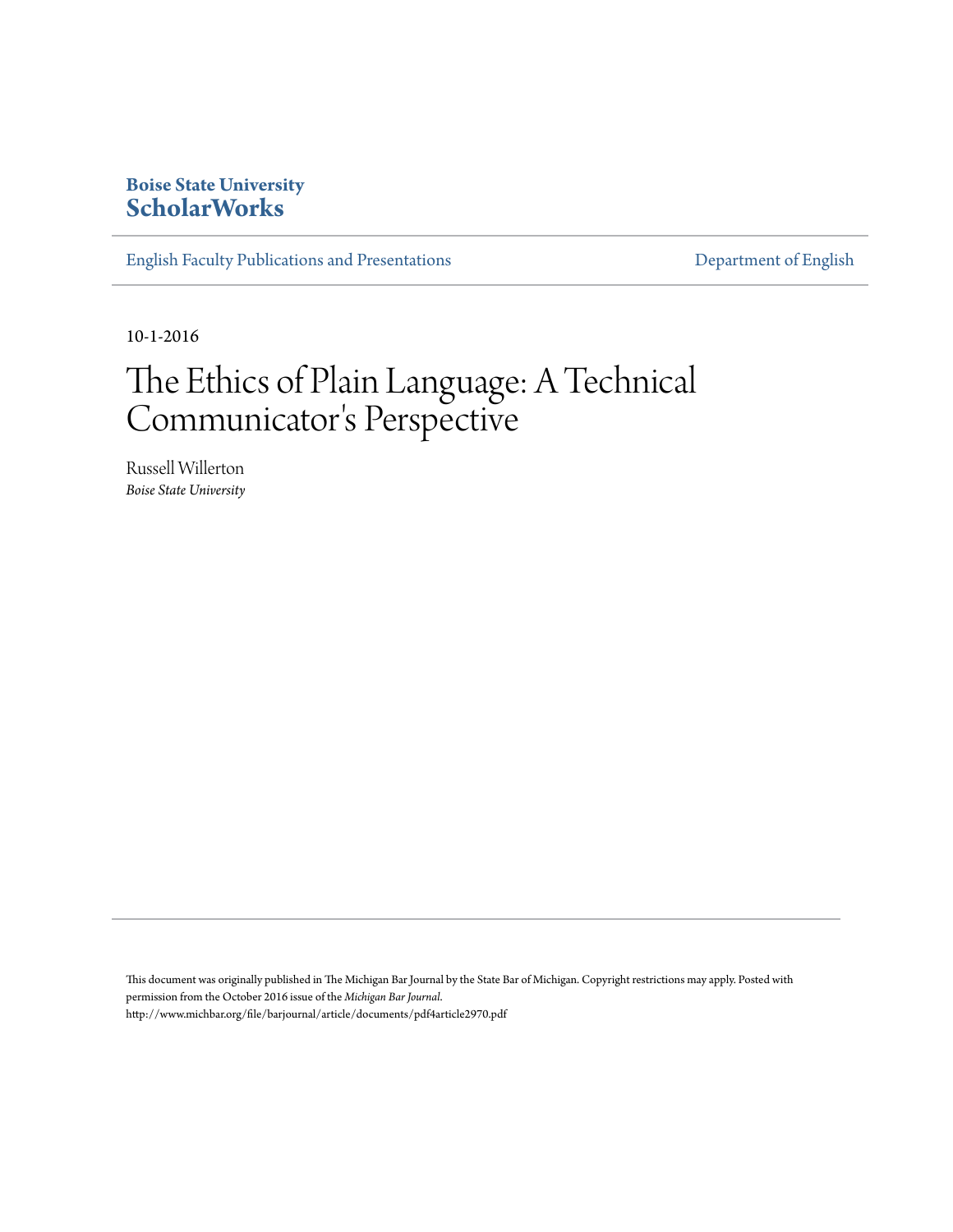## Plain Language

# **The Ethics of Plain Language**

A Technical Communicator's Perspective

## **By Russell Willerton**

appreciate the opportunity to write to lawyers about the ethics of plain language from a technical-communication perspective. I am a professor of technical communication and, formerly, a full-time technical writer. In this I appreciate the opportunity to write to lawyers about the ethics of plain language from a technical-communication perspective. I am a professor of technical communication and, formerly, a full-time technical writer. In th on ethics in the field of technical communication.

But what is technical communication? As a field of both practice and academic study, technical communication is applied communication designed to help audiences perform specific tasks or solve specific problems. Technical documents differ from other forms of writing in their audiences, purposes, styles, and formats.<sup>1</sup> In fact, many legal documents (such as contracts, health forms, and legal guides) are an important—and distinctive—subset of the technical documents people use every day. While several books and dozens of articles have been written about ethics in technical communication,<sup>2</sup> here I'll present some principles that apply most readily and most broadly to plain language in these technical documents.

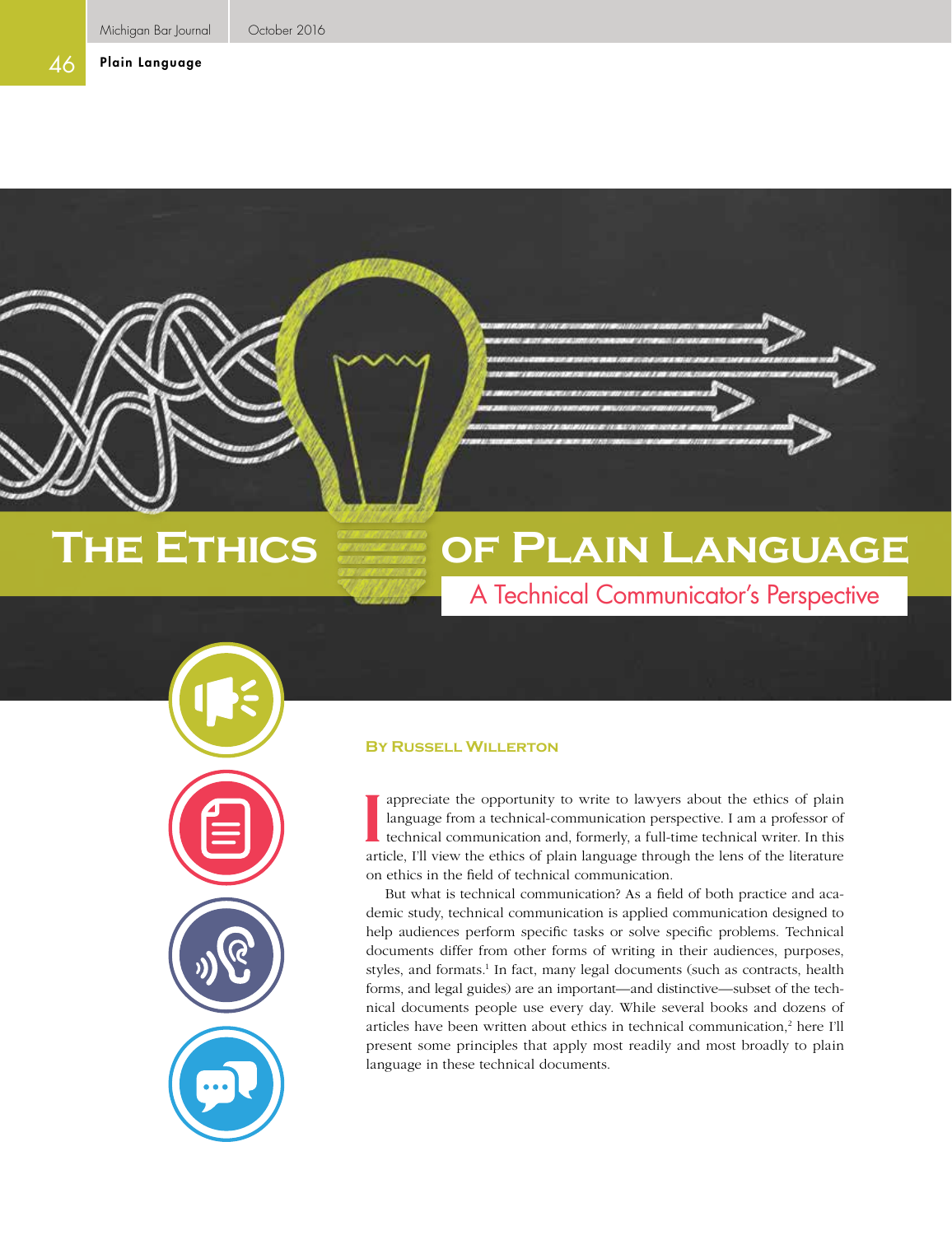The first principle is utility, which involves making choices to bring the most benefits to the most people involved. Utility focuses our attention on consequences. Early proponents of utility include Jeremy Bentham and John Stuart Mill in Victorian England. Bentham advocated making choices to bring the greatest amounts of pleasure and the smallest amounts of pain or discomfort. He advocated a pleasure-focused or hedonistic calculus to determine the utility of each action. Many are likely to agree with author Mike Markel that hedonistic utility is a flawed theory of value: we value many things that do not reduce to pleasure, and a hedonistic calculus is unworkable because most effects are not measurable and they cannot predict the future.<sup>3</sup>

And yet, we frequently employ utility in cost-benefit analyses and quests for operational efficiency. Inefficient organizations are often less likely to succeed than efficient ones. Thus, there is value in Mill's recommendation to seek the greatest good for the greatest number of people. Plain-language advocates often trumpet this utility by demonstrating that documents written in plain language are easier to use than documents that feature jargon, convoluted paragraphs, and crowded visual design.

In fact, organizations such as Plain Language Association InterNational, Clarity International, and the Plain Language Action and Information Network (keepers of [www.plainlanguage.](www.plainlanguage.gov) [gov\)](www.plainlanguage.gov) promote plain language because it provides many benefits to many people. Moreover, the title of Joseph Kimble's most recent book reflects the utilitarian benefits of plain language: *Writing for Dollars, Writing to Please*. 4 Utility is an important perspective on ethics, and it aligns well with legal

**FAST FACTS**

Technical communication is applied communication designed to help audiences perform specific tasks or solve specific problems. Legal communication is an important, yet distinct, subset of technical communication.

Plain language provides measurable benefits that support utilitarian goals, but it also provides other benefits that are harder to measure yet are no less valuable to society as a whole.

Many legal documents (such as contracts, health forms, and legal guides) are an important—and distinctive—subset of the technical documents people use every day.

ethics, but it is not the only principle. If we think only about utility, we risk equating ethical decision-making with numbers on a balance sheet.

## Kant's categorical imperative

A second principle is Immanuel Kant's categorical imperative. Kant, an eighteenth-century German philosopher, has influenced ethics discussions for more than two centuries. In *The Foundations of the Metaphysics of Morals*, 5 Kant describes his reason-based *categorical-imperative* approach to ethical behavior in three formulations. The first formulation is to act as though the maxim of your action was to become through

> your will a universal law of nature. According to this formulation, our actions should be appropriate and consistent in all settings, universally. For example, telling the truth in all circumstances is a categorical imperative that (generally) makes sense as a universal law of nature. But in practice, Kantian imperatives like telling only the truth become tricky. Yet this imperative underpins many ethical rules in law and other professions.

> Kant's second formulation emphasizes each individual's rights: act so that you treat humanity—yours or someone else's—always as an end and never as a means. Markel comments that if we are to treat others as ends and not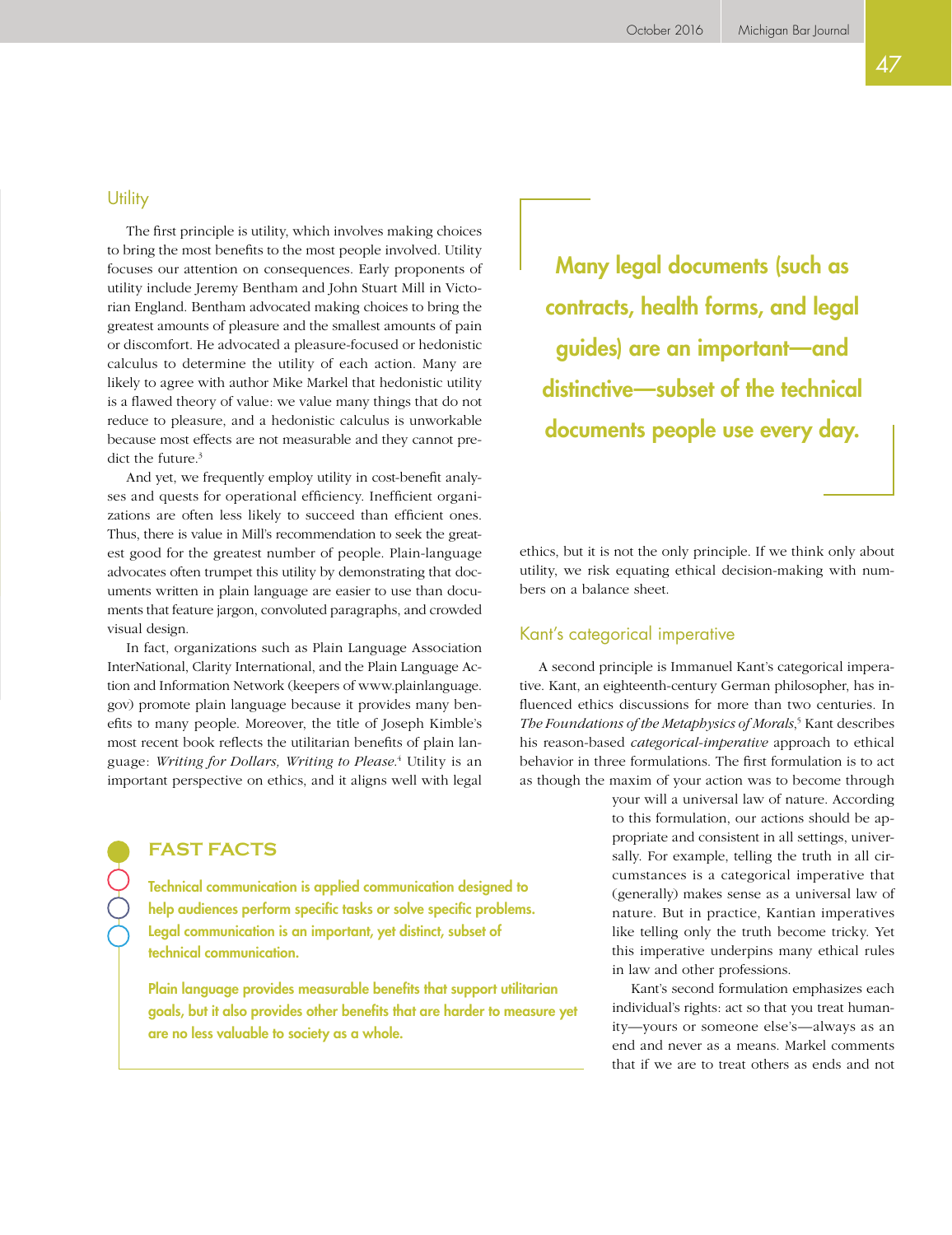#### 48 Plain Language - The Ethics of Plain Language



means, we must accord them their full dignity and write and speak truthfully.<sup>6</sup> For many, this second formulation resembles the Golden Rule: Do to others as you would have them do to you.7 But Kant did not simply repeat the Golden Rule; Kant's second formulation does not mention any reciprocity. In a footnote,<sup>8</sup> Kant implies that he sees in the Golden Rule the possibility of quid pro quo behavior, acting a certain way out of one's own interest in order to get something.

Kant's third formulation of the categorical imperative, like the first, focuses on individuals identifying universally appropriate behavior. In the third formulation, Kant says an individual's will that stands under laws can be bound to the law by an interest. But to be a legislator of universal laws, an individual's will cannot possibly be swayed by any interest.9 In essence, this third formulation summarizes the first two and describes a universal realm where people live by "self-created rules derived from reason."10 As lawyers, you may relate well to this—since laws, at least in a democracy, are self-created laws derived from a reasoned debate.

The technical-communication field provides two complementary ways of understanding Kant's categorical imperative. While Paul Dombrowski<sup>11</sup> describes Kant's categorical imperative in terms of obligations, Markel describes it in terms of rights. Thus, in Kant's approach, the rights of one person define the obligations of another. Respect for individual rights resonates well with the plain-language movement because many believe people have a right to clear information. While some practitioners believe this right is inherent, others question whether audiences have this right at all.<sup>12</sup> Kant's second formulation—to treat humanity as an end but never as a means to an end—includes a respect for people that carries through Martin Buber's dialogic ethics (discussed later).

## Care and feminist approaches

In recent decades, feminist approaches to psychology and ethics have acknowledged the impacts of human relationships that are missing from principles like utility and Kant's categorical imperative. Scholars have acknowledged that men and women often perceive moral questions differently. Women tend to emphasize creating and maintaining relationships, focus on specific details in ethical situations, and de-emphasize abstract principles; men tend to view the details from a more im-

personal, distant stance and more greatly value abstract principles that apply broadly.13 Care has great potential to "redress the imbalance of foundational ethical approaches, which place too little value on personal and familial relationships."14

Nel Noddings<sup>15</sup> describes caring as a feminine view of ethics that emphasizes receptivity, relatedness, and responsiveness. These ethical judgments of care arise within particular relationships (such as the lawyer-client relationship) and need not be universal like Kantian maxims. Feminist ethics also examines the morality of specific distributions and exercises of power.16 In my research with plain-language practitioners around the world, several practitioners made points about the social value of plain language that reflect feminist points of view. For example, several employees at Healthwise, Inc., told me that plain language can help address the imbalance of power between physicians, who are experts, and their novice patients.17 All in all, a greater respect for interpersonal relationships when creating technical documents could lead people toward better, more genuine interactions.

## Martin Buber's dialogic ethics

Over the past two decades, a fourth principle has arisen based on the dialogic ethics of Martin Buber,<sup>18</sup> which focuses on the ethical relationships between writers and their audiences. Buber was an Austrian-born, Jewish philosopher whose work appeals to a variety of audiences, secular and religious. Proponents of the dialogic view of ethics often cite Buber's